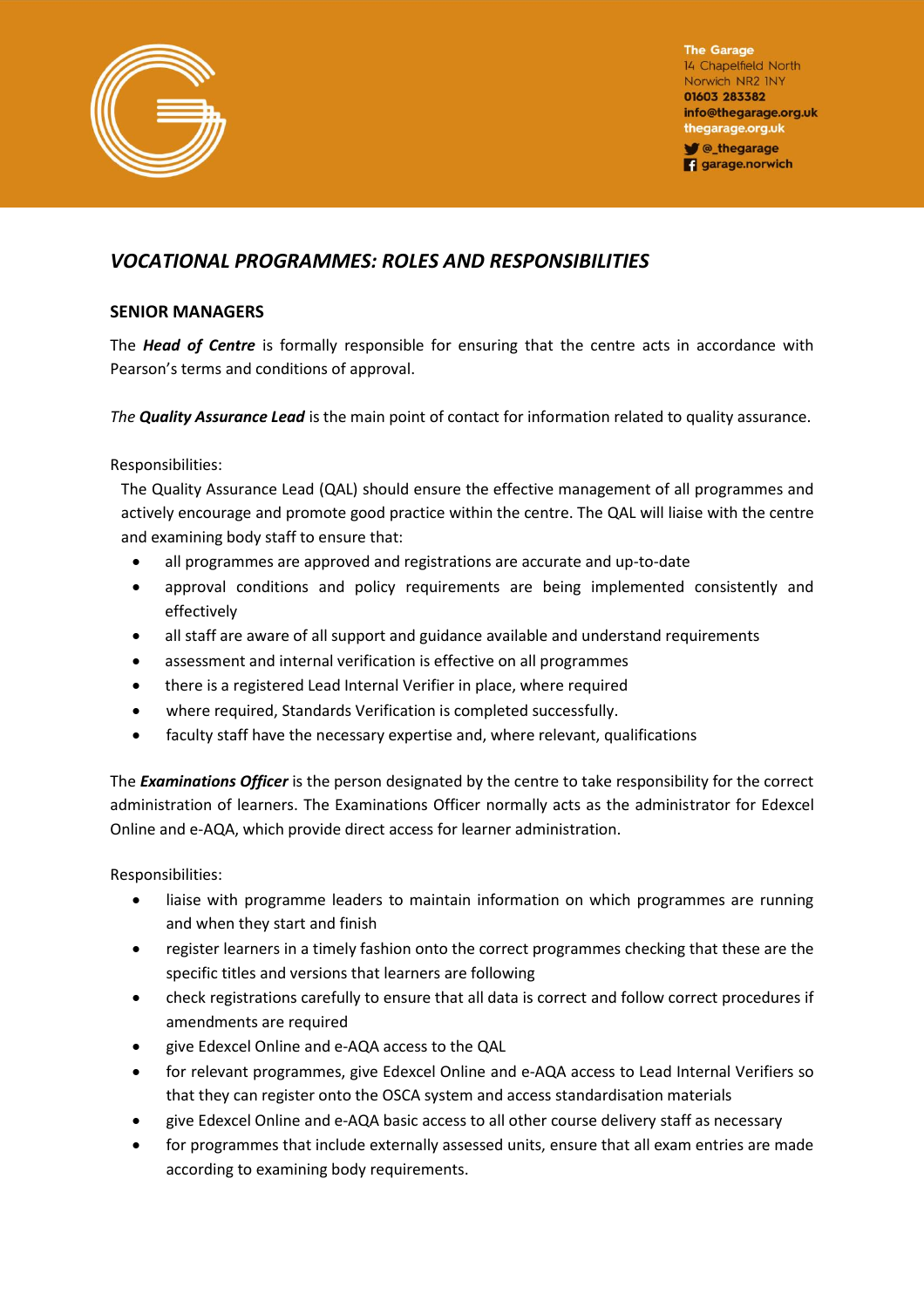## **FACULTY STAFF**

A *Lead Tutor* or *Lead Lecturer* is a person designated by the centre to take overall responsibility for the effective delivery and assessment of a qualification. The Lead Tutor/Lecturer may also act as the Lead Internal Verifier if appropriate.

Responsibilities:

- liaise with the QAL to be aware of information updates and quality assurance requirements
- liaise effectively with the Examinations Officer to ensure accuracy of registration and certification of learners
- liaise with faculty staff to confirm assessment and internal verification schedules
- ensure that there are sufficient resources to deliver the programmes and units
- review reports arising from quality assurance and ensure that appropriate actions are taken.

A *Lead Internal Verifier* is a person designated by the centre to act as a point of sign-off for the assessment and internal verification of programmes. For the new NQF BTECs from 2012, the Lead Internal Verifier must register through OSCA to access standardisation materials and work through these with the Faculty staff. There is no requirement to gain accreditation via OSCA.

The Lead Internal Verifier should be:

- a subject specialist
- someone with the authority to oversee assessment
- directly involved in the assessment and delivery of a programme
- able to coordinate across assessors and other internal verifiers

Responsibilities:

- ensure that there is an assessment and verification plan for your programmes which is fit for purpose and meets requirements
- sign off the plan and check that it is being followed at suitable points
- where possible, undertake some internal verification and/or assessment for individual units within at least one of the programmes
- ensure that assessment plans, records of assessment and samples of learner work are retained for Standards Verification if necessary. Plan to set aside examples of work verified to different levels and grades 7
- liaise with the Standards Verifier to ensure that appropriate sampling takes place, if and when sampling is required
- make arrangements for handover to a colleague if unable to carry out the role.

*Internal Verifiers* are central to the quality assurance system used to monitor assessment practice and decisions, ensuring that:

- assessment is consistent across the programme
- assessment instruments are fit for purpose